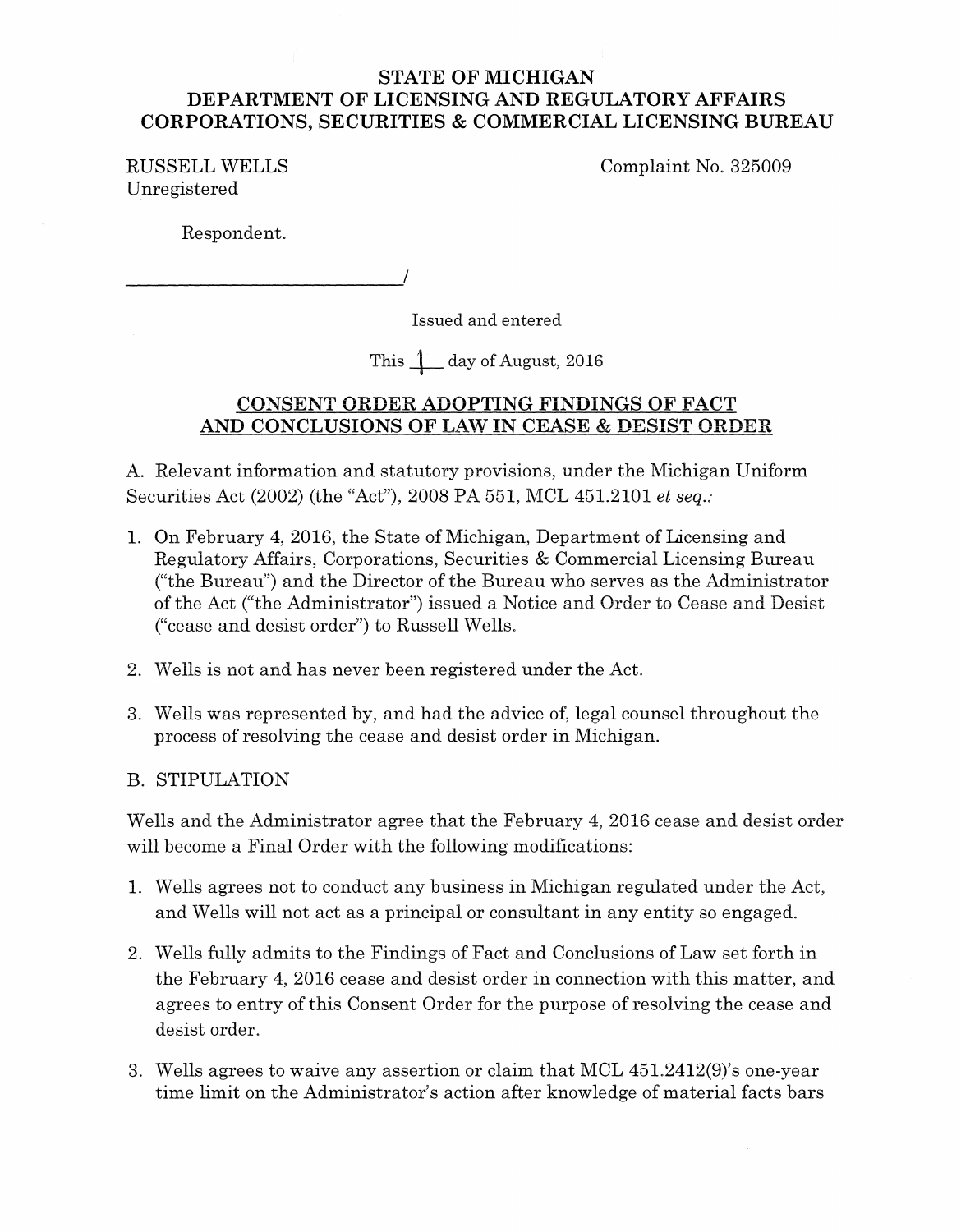the Administrator from using the facts set out in the February 4, 2016 cease and desist order if and when considering future applications for registration by Wells.

- 4. The Administrator will waive the \$20,000 fine in the cease and desist order.
- 5. Wells understands and intends that by signing this Consent Order, he is waiving the right, pursuant to the Act, the rules promulgated under that Act and the predecessor Act, and the Administrative Procedures Act, 1969 PA 306, MCL 24.201 *et seq.,* to prior notice and a hearing before an administrative law judge, at which the Bureau would be required to defend any disciplinary action taken under Section 604 of the Act, MCL 451.2604, by presentation of evidence and legal authority and at which Wells would be entitled to appear with or without an attorney to cross-examine all witnesses presented by the Bureau and to present such testimony or other evidence or legal authority deemed appropriate.

Through his signature, Wells agrees to the above terms and conditions.

Dated:  $\frac{8}{1201}$ 

Russell Wells, Respondent

Acknowledged by:

Dated: <u>r /, /z</u> = /6

Signed:

Signed:

Dated:  $8 \cdot | \cdot | 6$ 

Signed:

Jerry Abraham

Respondent's Attorney

<u>I Umplhy L - Jeague</u><br>Timothy L. Teague

Bureau Securities & Audit Division Director

C. ORDER

The Administrator NOW, THEREFORE, ORDERS:

THE TERMS AND CONDITIONS IN THIS CONSENT ORDER ARE BINDING AND EFFECTIVE PURSUANT TO THE FULLY EXECUTED STIPULATION ABOVE.

ia Dale, Bureau Director (dministrator)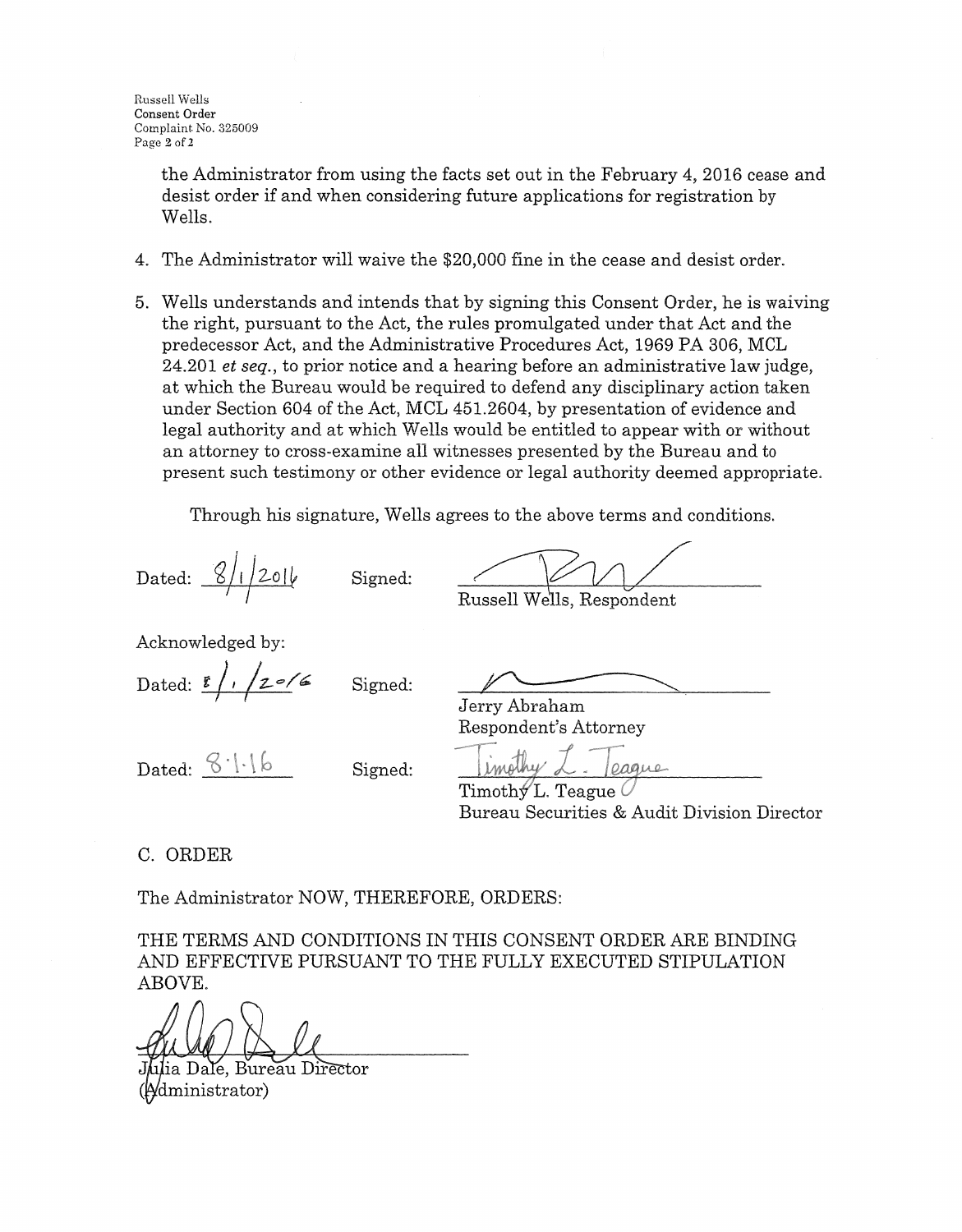### STATE OF MICHIGAN DEPARTMENT OF LICENSING AND REGULATORY AFFAIRS CORPORATIONS, SECURITIES & COMMERCIAL LICENSING BUREAU

In the Matter of:

Complaint No. 325009

RUSSELL WELLS Umegistered

Respondent. \_\_\_\_\_\_\_\_\_\_\_\_\_\_\_\_\_\_\_\_\_\_\_\_\_\_\_\_\_\_\_\_\_\_\_\_\_\_\_\_\_\_\_ ./

This Issued and entered  $44\pi$  day of February, 2016

#### NOTICE AND ORDER TO CEASE AND DESIST

Julia Dale, the Acting Director of the Corporations, Securities  $&$  Commercial Licensing Bureau (the "Administrator"), pursuant to her statutory authority and responsibility to administer and enforce the Michigan Uniform Securities Act (2002), 2008 PA 551, as amended, MCL 451.2101 *et seq.* ("Securities Act"), hereby orders Russell Wells ("Respondent") to cease and desist from selling unregistered securities, and to cease and desist from continuing to directly or indirectly make any untrue statements of material fact, or omit to state material facts necessary in order to make the statements made, in the light of the circumstances under which they were made, not misleading, contrary to the Securities Act. Respondent is also notified of the opportunity to request a hearing in this matter.

### **I. BACKGROUND**

#### **A. The Respondent**

1. Russell Wells is an individual who allegedly resides in the State of Michigan. Russell Wells is not registered in any capacity pursuant to the Securities Act in Michigan, nor has he registered any securities products pursuant to the Securities Act.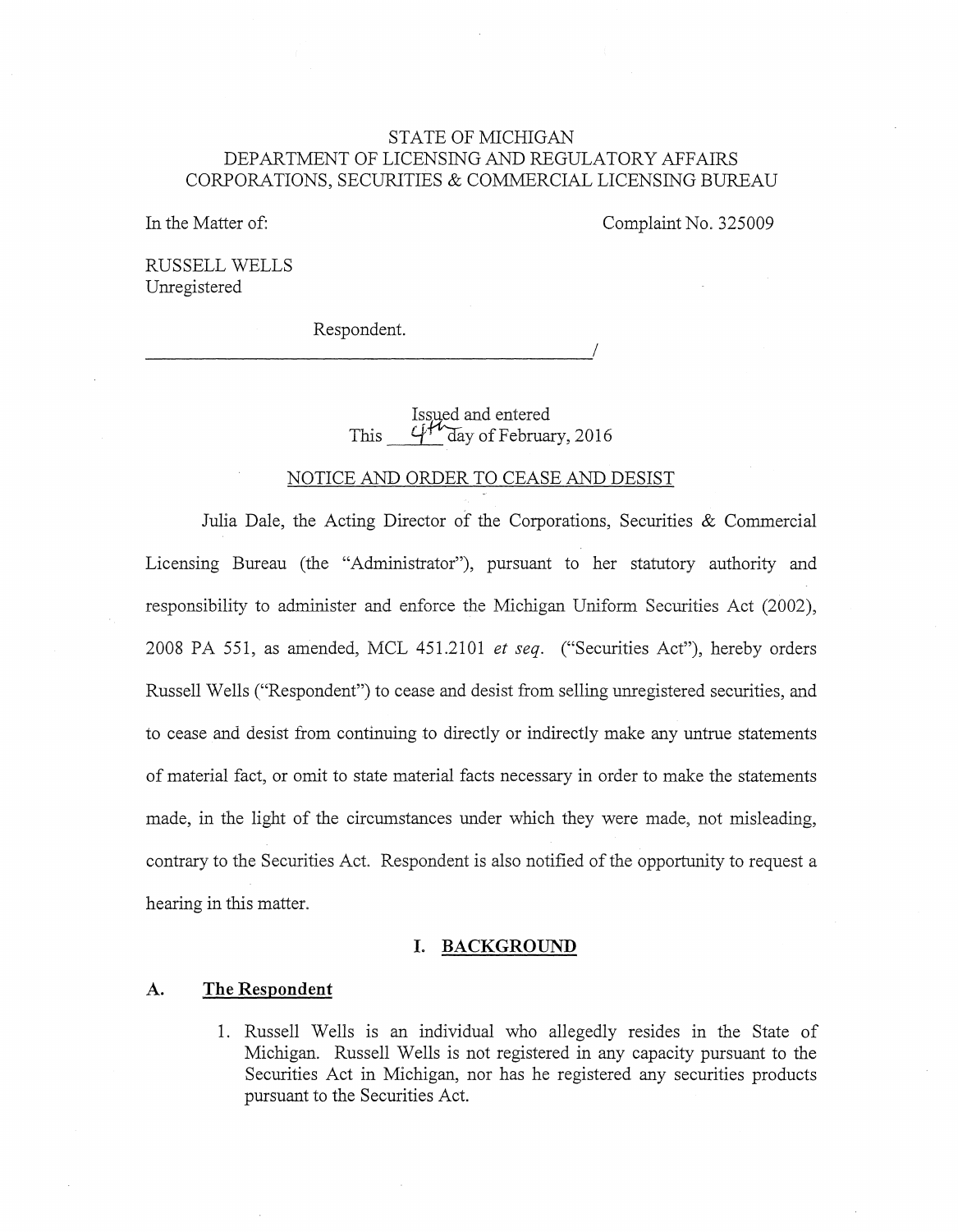#### B. Findings of Fact

- 1. The Bureau conducted an investigation of the activities of Respondent.
- 2. The investigation developed evidence that Respondent sold a security in the form of an investment contract to an investor in Michigan.
- 3. The investment contract was not registered pursuant to the Securities Act.
- 4. Respondent has not identified any exemption, exception, preemption, or exclusion from the Securities Act as it relates to the sale of the investment contract to the investor.
- 5. Respondent represented to the investor that the investor would receive a twenty percent return on the investment; however, Respondent failed to disclose any risks associated with the investment, including the risk that the investor may lose the entire value of the investment.

### II. RELEVANT STATUTORY PROVISIONS

1. Section 102c(c) of the Securities Act defines "Security", in part, as:

a note; stock; treasury stock; security future; bond; debenture; evidence of indebtedness; certificate of interest or participation in a profit-sharing agreement; collateral trust certificate; preorganization certificate or subscription; transferable share; investment contract; voting trust certificate; certificate of deposit for a security; fractional undivided interest in oil, gas, or other mineral rights; put, call, straddle, option, or privilege on a security, certificate of deposit, or group or index of securities, including an interest in or based on the value of that put, call, straddle, option, or privilege on that security, certificate of deposit, or group or index of securities, put, call, straddle, option, or privilege entered into on a national securities exchange relating to foreign currency, a\_n investment in a viatical or life settlement agreement; or, in general, an interest or instrument commonly known as a "security"; or a certificate of interest or participation in, temporary or interim certificate for, receipt for, guarantee of, or warrant or right to subscribe to or purchase, any of the foregoing...

(v) The term includes an investment in a common enterprise with the expectation of profits to be derived primarily from the efforts of a person other than the investor. As used in this subparagraph, a "common enterprise" means an enterprise in which the fortunes of the investor are interwoven with those of either the person offering the investment, a third party, or other investors ...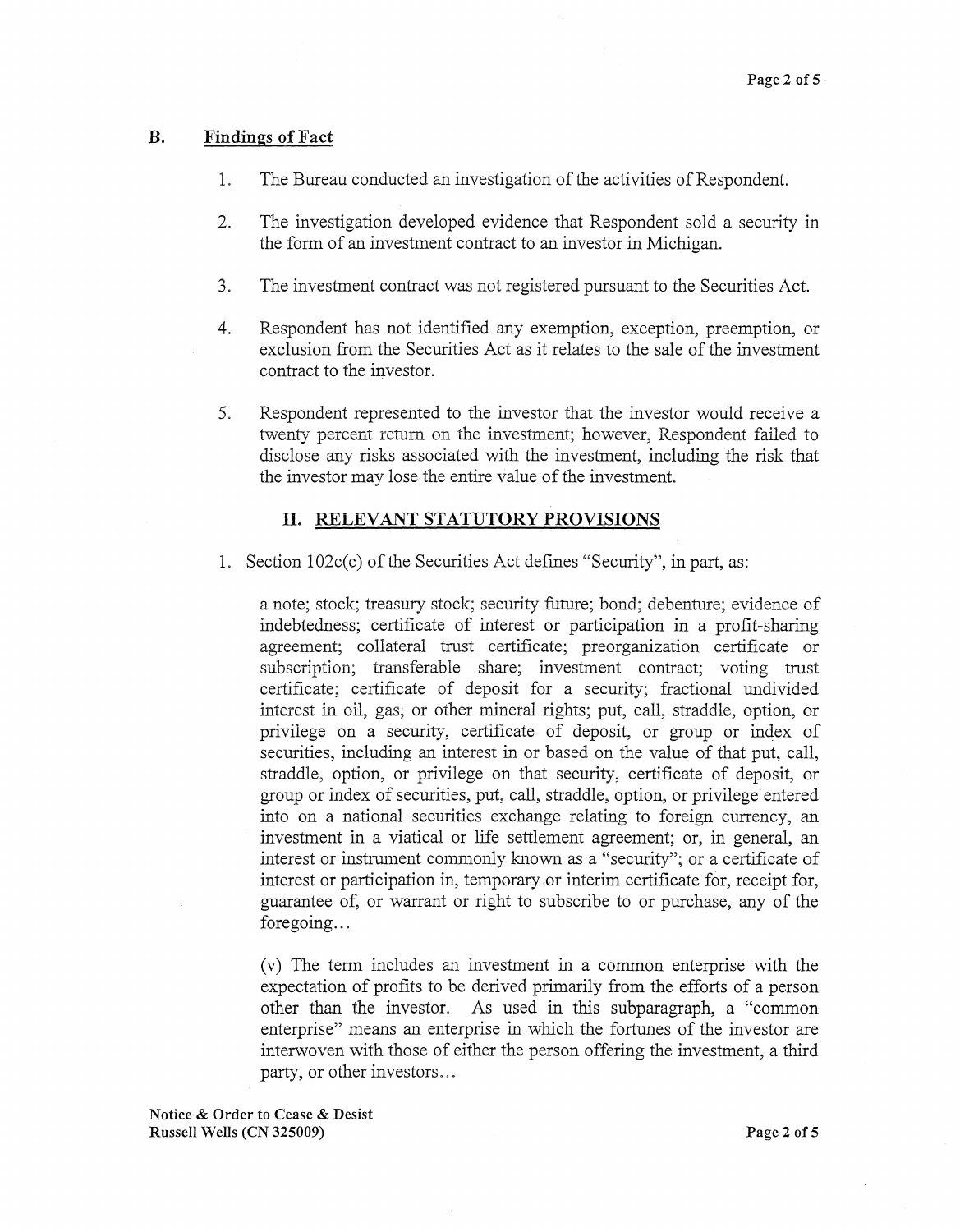2. Section 301 of the Securities Act, MCL 451.2301, states:

A person shall not offer or sell a security in this state unless 1 or more of the following are met

- (a) The security is a federal covered security.
- (b) The security, transaction, or offer is exempted from registration under section 201 to 203.
- (c) The security is registered under this act.
- 3. Section  $503(1)$  of the Securities Act, MCL  $451.2503(1)$ , states:

In a civil action or administrative proceeding under this act, a person claiming an exemption, exception, preemption, or exclusion has the burden to prove the applicability of the exemption, exception, preemption, or exclusions.

4. Section 501 of the Securities Act, MCL 451.2501, states:

It is unlawful for a person, in connection with the offer, sale, or purchase of a security or the organization or operation of a Michigan investment market under article 4A, to directly or indirectly do any of the following:...

(b) Make an untrue statement of a material fact or omit to state a material fact necessary in order to make the statements made, in the light of the circumstances under which they were made, not misleading ...

#### III. CONCLUSIONS OF LAW

- 1. Respondent offered and sold a security in the State of Michigan which was not federally covered, exempt from registration, or registered, in violation of section 301 of the Securities Act, MCL 451.2301.
- 2. Respondent represented to an investor in the offer and sale of a security that the investor would realize a return on the investment, but failed to state that the investment involved any risks. A reasonable investor might consider it important that the investment involved risks, making the omitted statements regarding risks material. The omitted statements were material and necessary in order to make other statements regarding the potential return on the investment not misleading, in violation of section  $501(b)$  of the Securities Act, MCL 451.2501(b).

Notice & Order to Cease & Desist Russell Wells (CN 325009) Page 3 of 5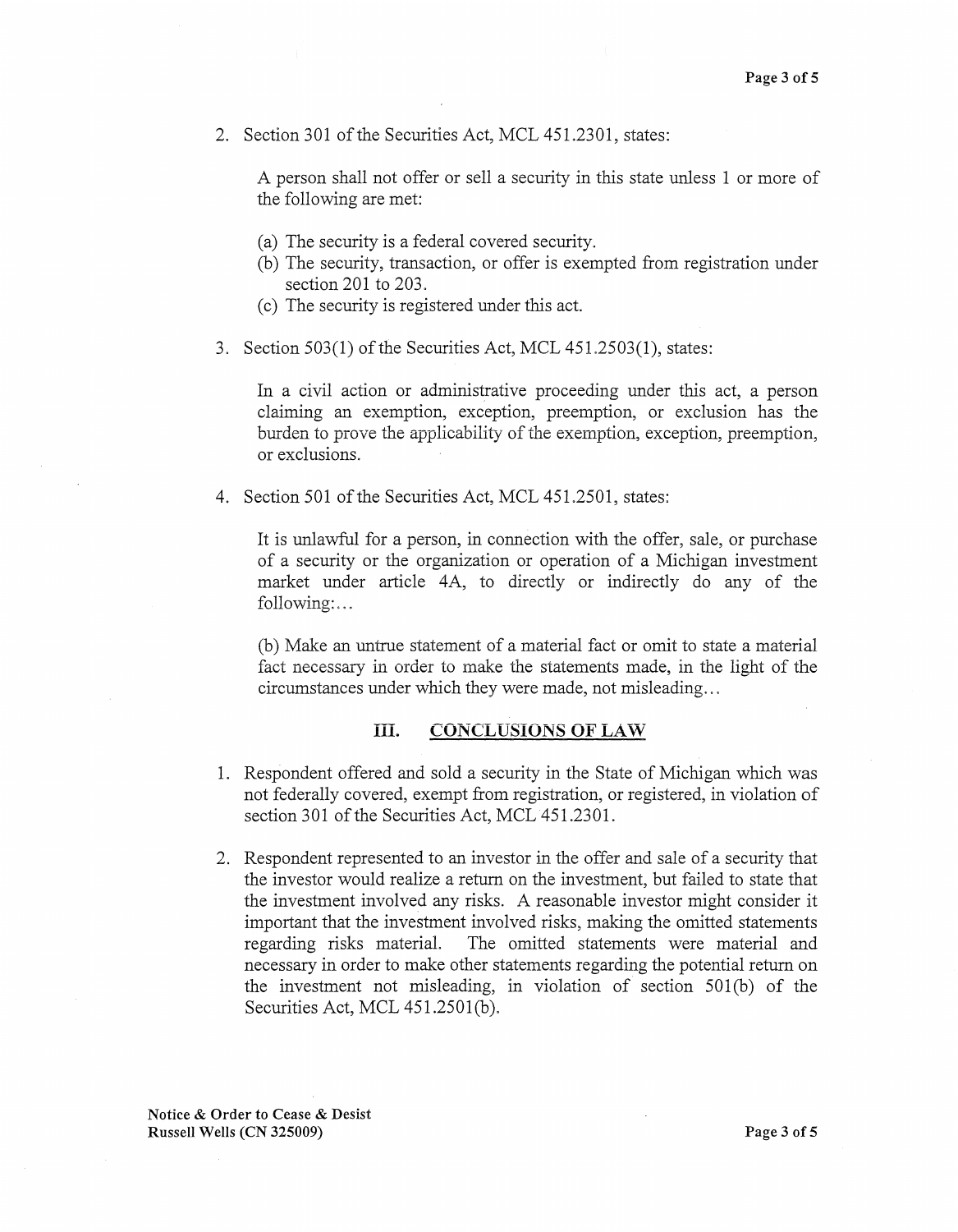### IV. ORDER

IT IS THEREFORE ORDERED, pursuant to section 604 of the Securities Act, MCL 451.2604, that:

- A. Respondent shall immediately CEASE AND DESIST from selling unregistered securities and continuing to directly or indirectly make any untrue statement of a material fact or omit to state material facts necessary in order to make other statements made, in the light of the circumstances under which they were made, not misleading, contrary to the Securities Act.
- B. Pursuant to section 604(2) of the Securities Act, this Notice and Order to Cease and Desist is IMMEDIATELY EFFECTIVE.
- C. In her Final Order, the Administrator, under section 604(4) of the Securities Act, MCL 45L2604(4), intends to impose civil fines of \$20,000.00 against Respondent.
- D. Pursuant to section 508 of the Securities Act, MCL 451.2508, a person that willfully violates the Securities Act, or an order issued under the Securities Act, is guilty of a felony punishable by imprisonment for not more than 10 years or a fme of not more than \$500,000.00 for each violation, or both. An individual convicted of violating a rule or order under this act may be fined, but shall not be imprisoned, if the individual did not have knowledge of the rule or order.

### V. NOTICE OF OPPORTUNITY FOR HEARING

Section 604 of the Securities Act, MCL 451.2604, provides that Respondent has 30 days beginning with the first day after the date of service of this Notice and Order to Cease and Desist to submit a written request to the Administrator asking that this matter be scheduled for a hearing. If the Administrator receives a written request in a timely manner, the Administrator shall schedule a hearing within 15 days after receipt of the request. The written request for a hearing must be addressed to:

> Corporations, Securities & Commercial Licensing Bureau Regulatory Compliance Division P.O. Box 30018 Lansing, MI 48909

### VI. ORDER FINAL ABSENT HEARING REQUEST

A. Under section 604 of the Securities Act, MCL 451.2604, the Respondent's failure to submit a written request for a hearing to the Administrator within 30 days after the service date of this NOTICE AND ORDER TO CEASE AND DESIST shall result in this order becoming a FINAL ORDER by operation of law. The FINAL

Notice & Order to Cease & Desist Russell Wells (CN 325009) Page 4 of 5